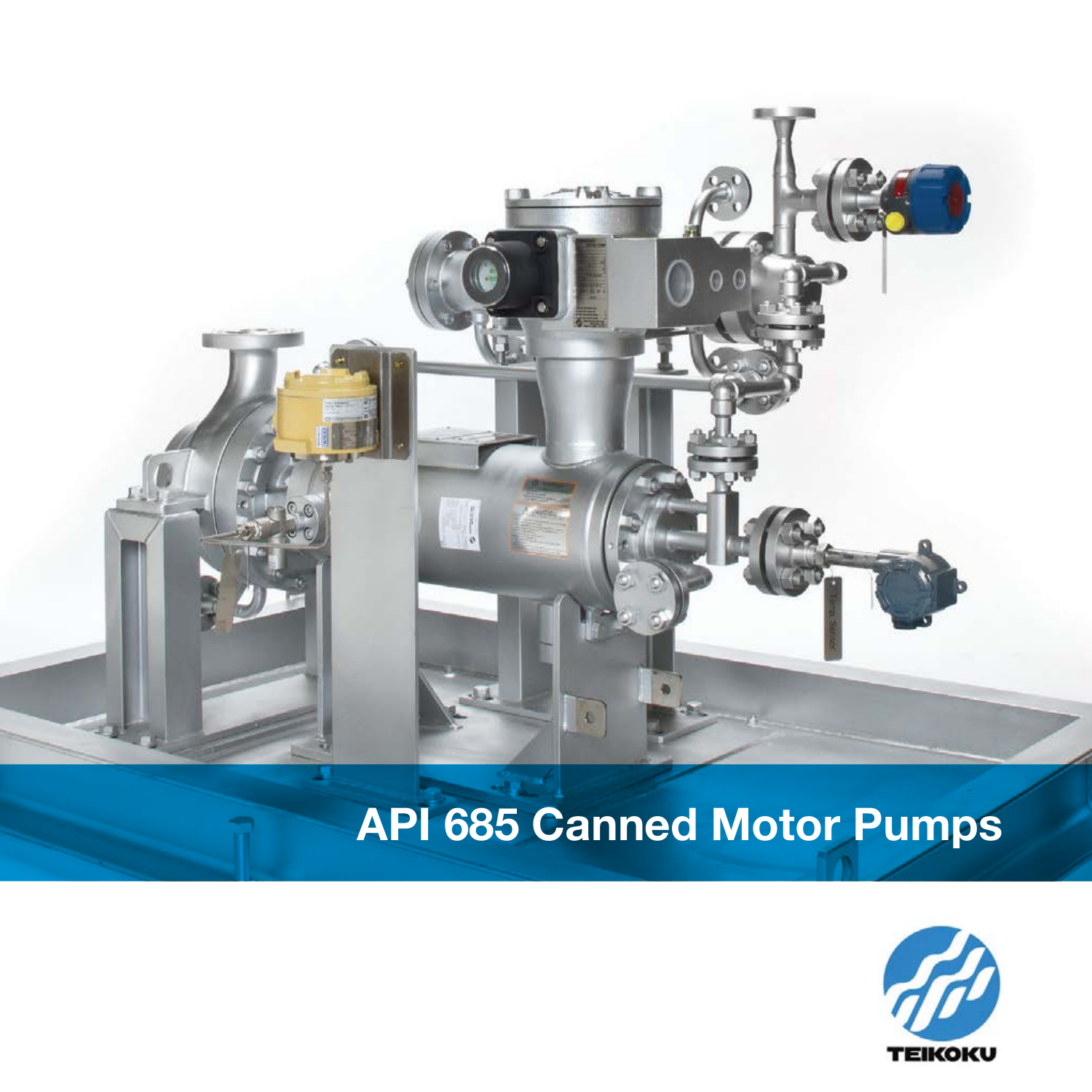### **Specifying and installing an API 685 pump is not just a matter of compliance. It's about working together to meet plant requirements for safety and risk management to assure project success.**

With Teikoku sealless canned motor pump solutions, you can decide the exact level of API 685 compliance needed to configure a pump to individual user/plant specifications. You choose the options based on project cost, fluid, QA and safety parameters. Only Teikoku's unique menu-driven manufacturing approach gives you this flexibility. What else would you expect from the global leader in canned motor pump technology?

When it comes to configuring and operating an API 685 pump, we realize there is no such thing as "one size fits all." With the numerous fluid circulation plans, containment systems, support and instrumentation options available under API 685, you need assurance for supply of required features. However, you shouldn't have to pay for more pump than your application requires. That's why the experts at Teikoku developed the only menu-based system for ordering, configuring and documenting API 685 pumps that considers individual user requirements in all designs.

This brochure highlights a high-temperature application. Start with our standard Plan 23-S pump and build on further API 685 compliance. Add accessories and upgrades to



achieve the precise levels of plant compliance, safety and emission control needed to meet end-user or engineering firm standards. All Teikoku pumps are engineered for peak performance – with pumps and hermetically sealed motors designed to work in concert for maximum efficiency and long-term operating reliability. And it's all backed by the design, manufacturing, field support and start-up resources of the global Teikoku Group.

#### **Teikoku API 685 Benefits:**

- Secondary containment is standard issue
- Instrumentation to meet user-/client-established standards and local compliance for safety and reliability monitoring
- Rotating assembly position monitors for real-time bearing wear indication and preventative maintenance scheduling
- Third-party labeled explosion-proof designs to global standards
- Operator and maintenance personnel training and start-up assistance offered at no cost to users

*API 685 Plan 23-S Sealless Canned Motor Pump designed and manufactured to exact user requirements for API 685 compliance, instrument selection, enclosure area classification and documented Quality Assurance*

# **Standard High-Temperature Service Canned Motor Pump**

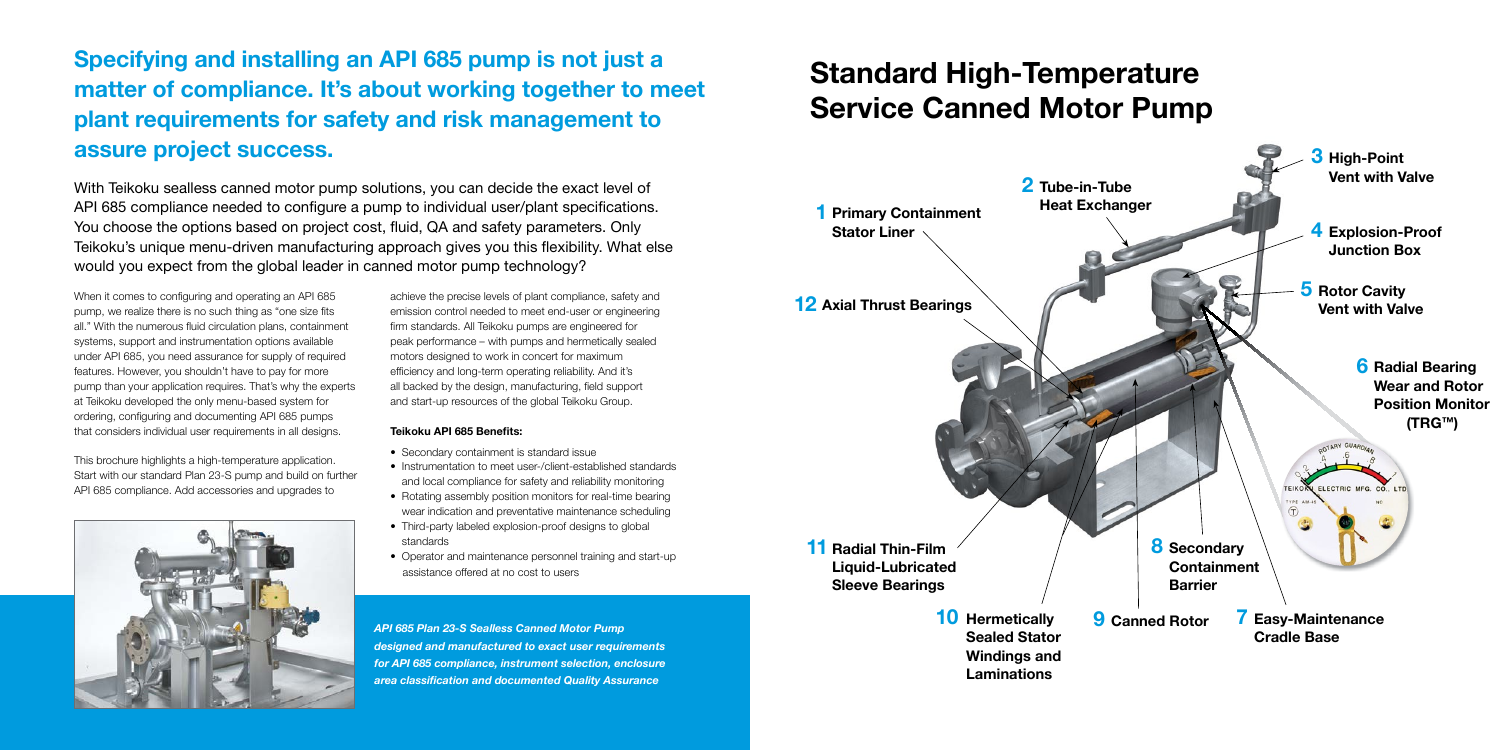| <b>API 685 Second Edition Design Element</b> |                                                                                               | <b>Standard Paragraph Number</b> |
|----------------------------------------------|-----------------------------------------------------------------------------------------------|----------------------------------|
| 13                                           | <b>Design Pressure Rated Shell and Tube Heat Exchanger</b>                                    | 6.1.20                           |
| 14                                           | <b>Design Pressure Rated Utility Piping and Connections</b>                                   | 6.1.24                           |
| 15                                           | <b>Design Pressure Rated Terminal Plate Seal and Junction Box</b>                             | 7.4.2.4                          |
| 16                                           | <b>Design Pressure Rated Process Piping and Connections</b>                                   | 6.3.1.1                          |
| 17                                           | <b>Design Pressure Rated Rotor Cavity Drain with Gussets</b><br>(Gussets omitted for clarity) | 6.1.11                           |
| 18                                           | <b>Design Pressure Rated Stator Cavity Flush and Drain Connections</b>                        | 6.7.9                            |
| 19                                           | <b>Design Pressure Rated Secondary Containment</b>                                            | 6.7.5                            |
| <b>20</b>                                    | <b>Stud Bolts</b>                                                                             | 6.1.34                           |
| 21                                           | <b>Design Pressure Rated Pump Casing Drain with Gussets</b><br>(Gussets omitted for clarity)  | 6.3.3.5                          |
| <b>22</b>                                    | <b>Replaceable Impeller Wear Rings</b>                                                        | 6.6                              |
| 23                                           | <b>Design Pressure Rated Pump Casing and Adapter</b>                                          | 6.2.1                            |

# **Mechanical Design**

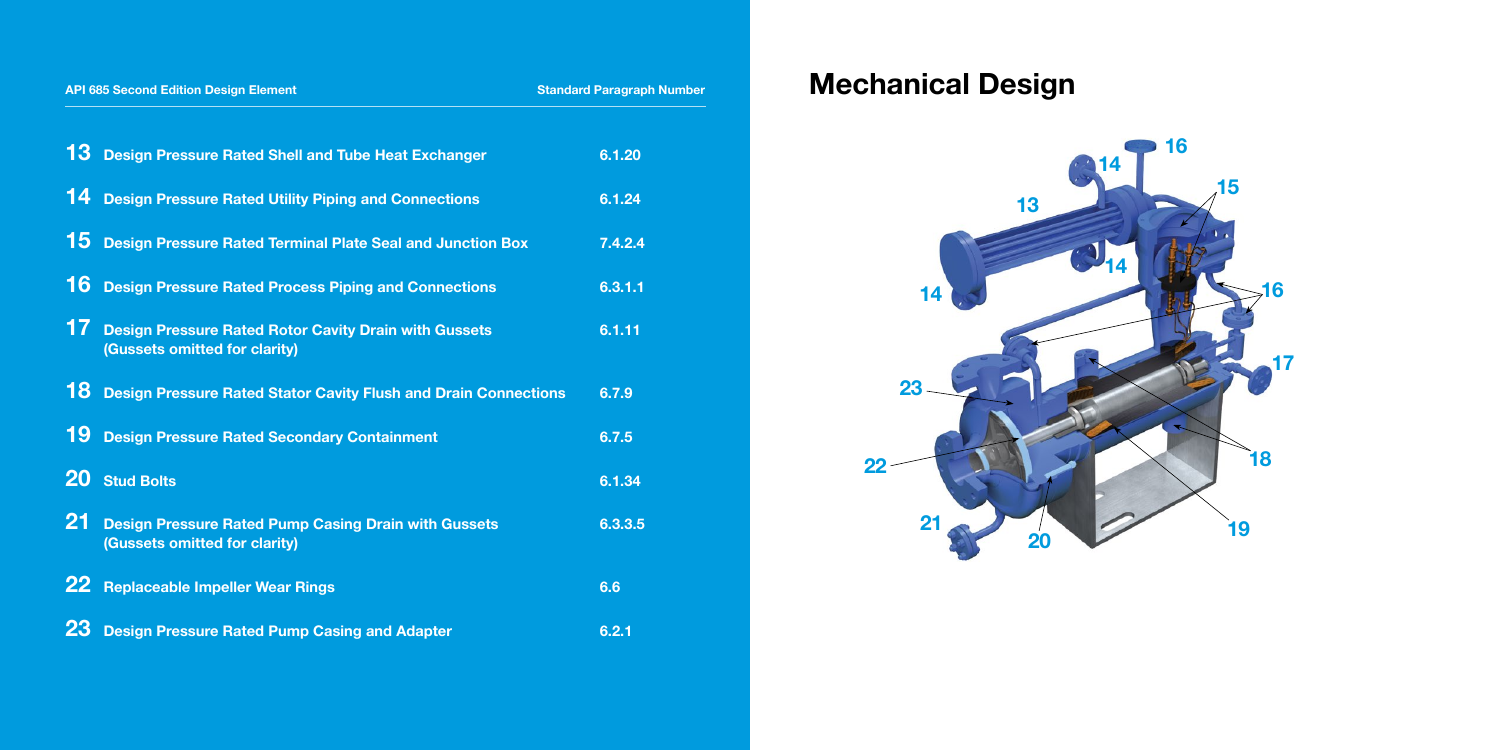| <b>API 685 Second Edition Design Element</b>                                                      | <b>Standard Paragraph Number</b> |
|---------------------------------------------------------------------------------------------------|----------------------------------|
| <b>24 Heat Exchanger Supports</b>                                                                 | 7.3                              |
| <b>Lifting Brackets</b><br><b>25</b>                                                              | 7.3                              |
| <b>26</b><br><b>Extended Baseplate with Drain Pan</b><br><b>(Optional for Canned Motor Pumps)</b> | 7.3                              |
| If specified, design details available.                                                           | 9.1.5.3                          |
| 27<br><b>Cradle Gussets</b>                                                                       | 7.3                              |
| <b>28</b><br><b>Pump Casing Centerline Supports</b>                                               | 6.2.9                            |

# **Unit Support**

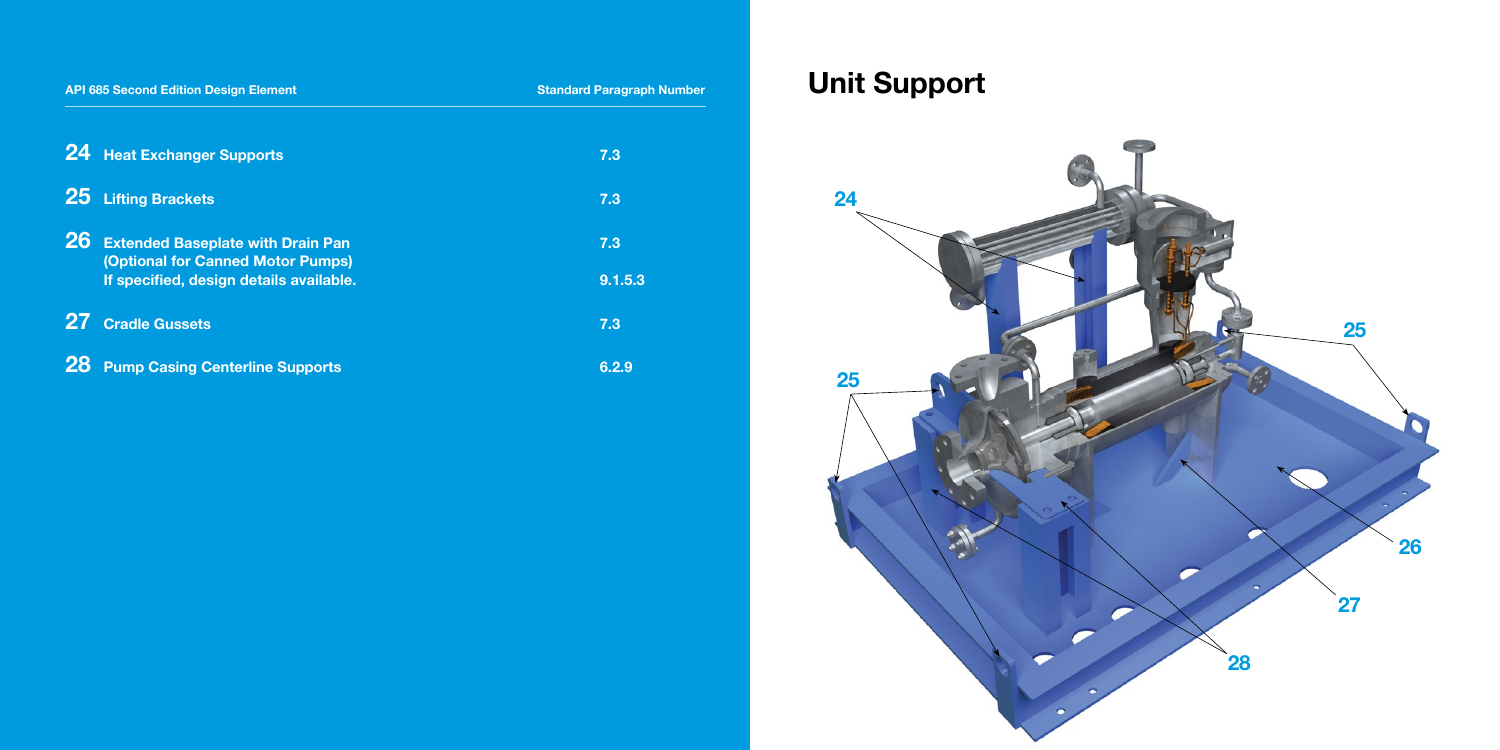| <b>API 685 Second Edition Design Element</b> |                                                        | <b>Standard Paragraph Number</b> |
|----------------------------------------------|--------------------------------------------------------|----------------------------------|
| <b>29</b>                                    | <b>Heat Exchanger Access Connection</b>                | 6.3.3                            |
| <b>30</b>                                    | <b>Rotor Cavity Access Connection</b>                  | 6.3.3                            |
| -31-                                         | <b>Instrument Junction Box Support - First Edition</b> | 7.2.1.4                          |
|                                              | <b>32</b> Transmitter Support Bracket                  | 6.3.3                            |
| 33                                           | <b>Secondary Containment Access Connection</b>         | 6.3.3                            |

# **Electrical and Instrument Connection**

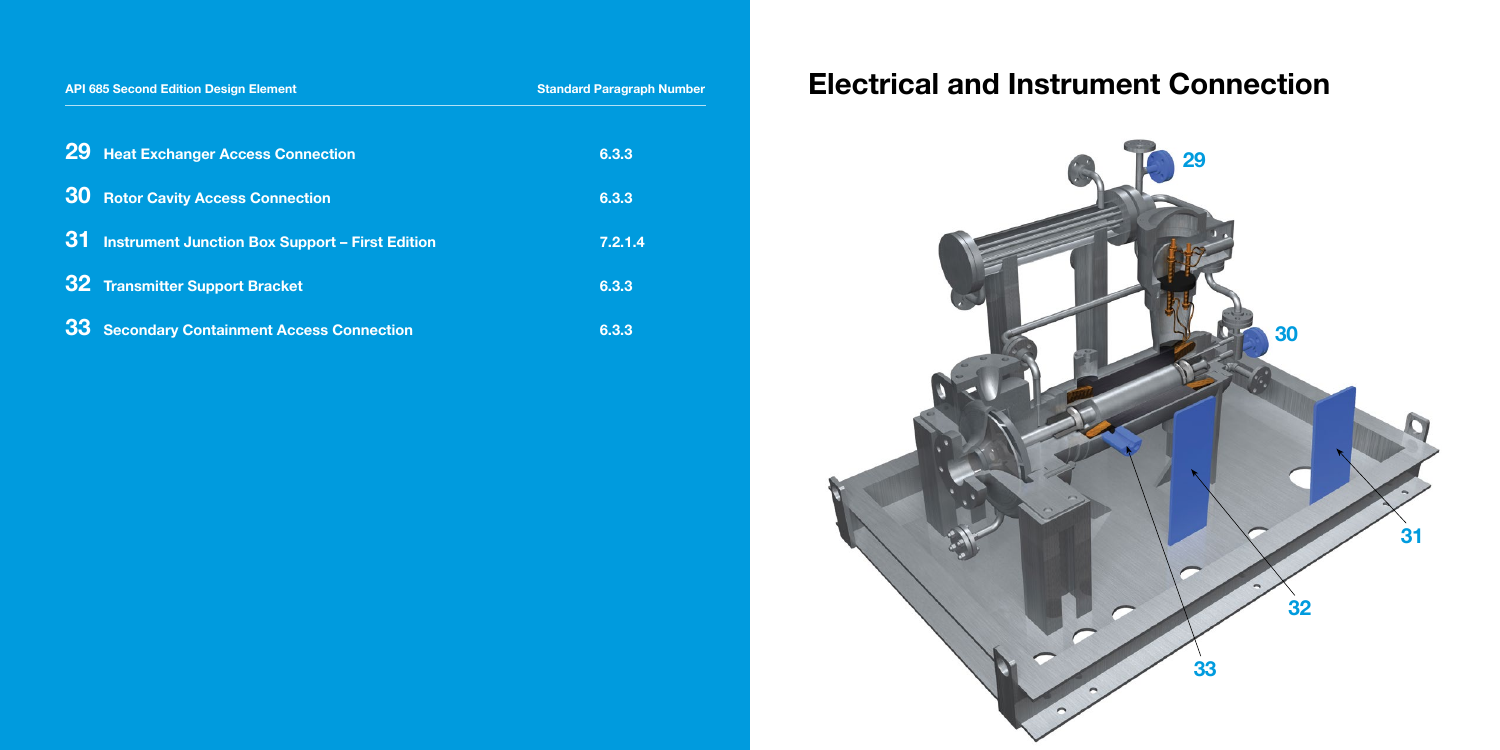| <b>API 685 Second Edition Design Element</b> |                                                       | <b>Standard Paragraph Number</b> |
|----------------------------------------------|-------------------------------------------------------|----------------------------------|
|                                              | 34 Heat Exchanger Level Sensor                        | <b>Annex E.LE1</b>               |
| 35                                           | <b>Radial and Axial Rotor Position Monitor (THG™)</b> | 7.4.1.3                          |
| 36                                           | <b>Vibration Pads</b>                                 | <b>Annex E.VE</b>                |
| 37                                           | <b>Stator Winding RTD</b>                             | <b>Annex E.TE1</b>               |
| 38                                           | <b>Stator Liner Temperature Sensor</b>                | 7.4.2.1                          |
| 39                                           | <b>Rotor Cavity Temperature Probe</b>                 | <b>Annex E.TE2</b>               |
| 40                                           | <b>Instrument Junction Box - First Edition</b>        | 7.2.1.4                          |
| 41                                           | <b>Secondary Containment Pressure Transmitter</b>     | 7.4.2.3                          |
|                                              | 42 Power Monitor                                      | 7.4.2.1                          |
| 43                                           | <b>Secondary Containment Pressure Sensor (TPS)</b>    | 7.4.2.3                          |

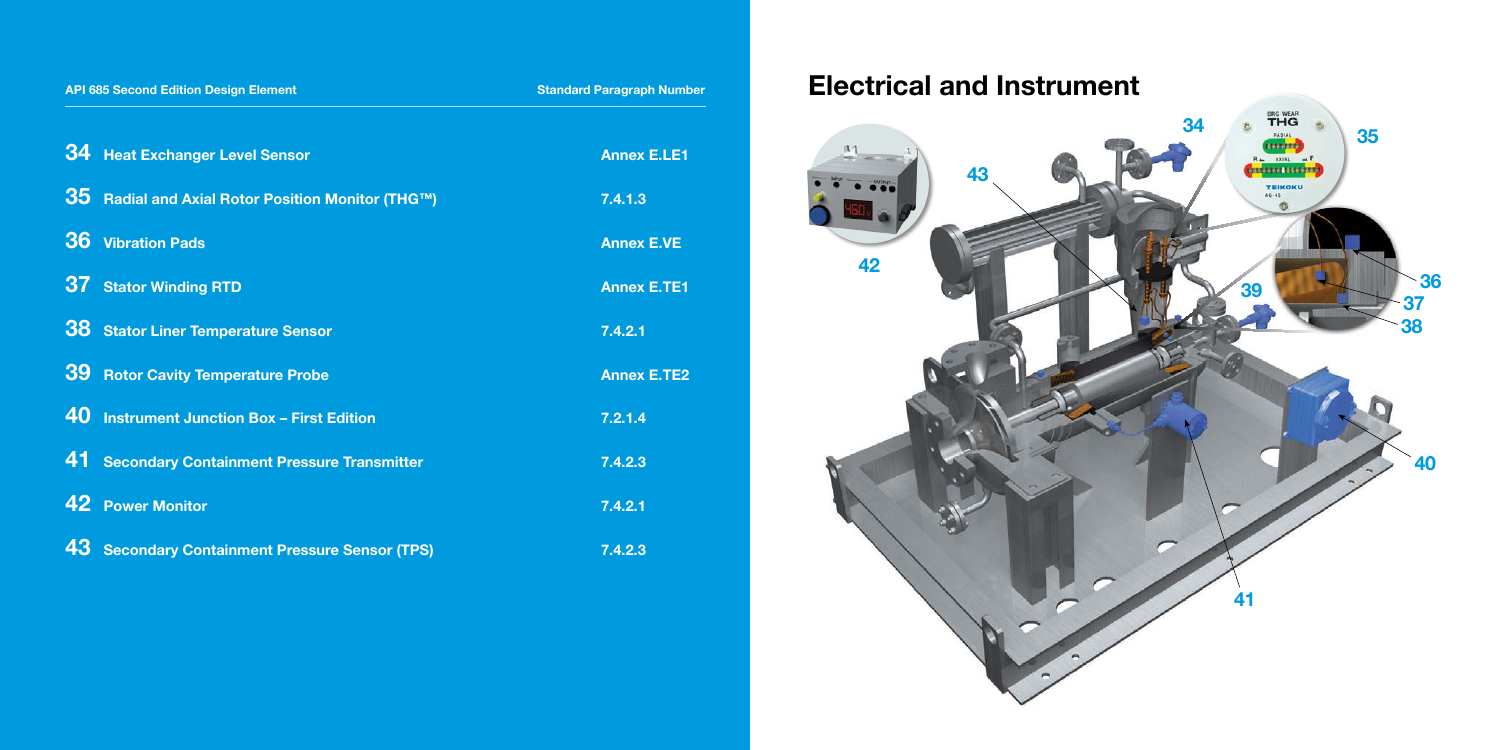**All sealless Teikoku Canned Motor Pumps can be designed and manufactured for use as envisioned under API 685 Annex D, Circulation Piping Schematics.** These canned motor pump circulation plans offer users a view into handling a variety of clean and dirty fluid pumping applications in the emission-free, safe

and highly reliable way that can only be achieved with canned motor pumps. The API 685 Circulation Plan possibilities are characterized here in generic cross sections of applied canned motor pump technology designed for applications to accommodate volatile, solids-laden, hot and temperature-sensitive fluids.

## **Annex D Dirty or Special Circulation Fluid Plans**



**Plan 31-S External Circulation with Separator**



**Plans 53-S & 54-S Pressurized or External Make-Up and Cooled Flush for Isolated Motor**



**Plan 32-S External Fluid Flush Circulation Plan 41-S Cooled External Circulation with Separator**



**Plan 12-SE Filtered External Circulation**



**For even more varieties of Teikoku solutions under API 685 Plans, visit our Pump Circulation Paths at www.TeikokuPumps.com.**

## **Annex D Clean Circulating Fluid Plans**



**Plan 1-S Internal Circulation**



**Plan 13-SE Reverse Circulation**



**Plan 2-S External Circulation for Start-Up Flush**



**Plan 23-S Auxiliary Impeller Circulated and Cooled Isolated Motor**



**Plan 1-SD Pressurized Circulation**



**Plan 11-S Outboard Return External Circulation**



**Plan 13-S Inboard Return External Circulation**



**Plan 21-S Cooled External Circulation**